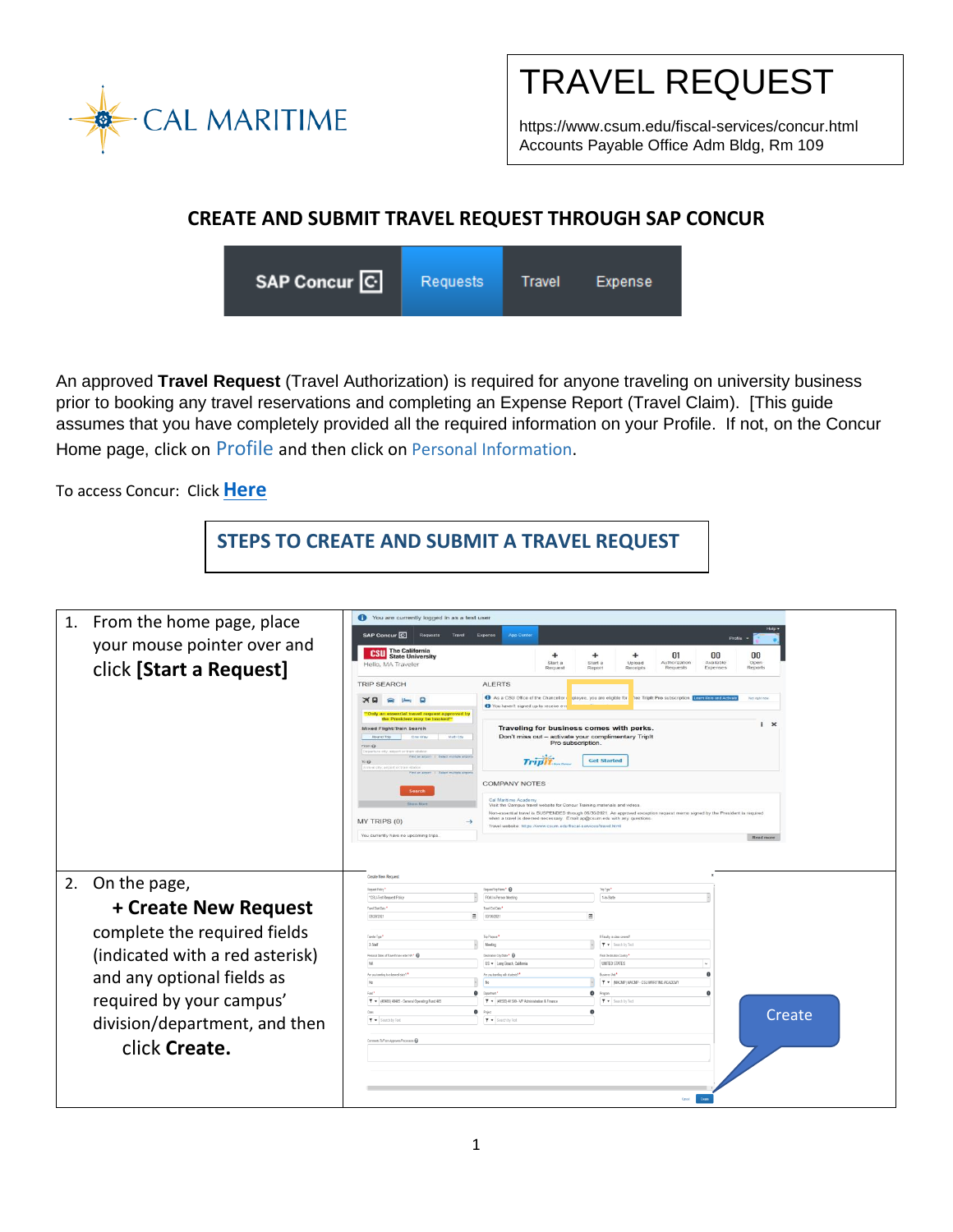|                |                                                                                      | <b>Field Name</b>                          | <b>Description</b>                                                                                                                                                                                                                                          |  |  |
|----------------|--------------------------------------------------------------------------------------|--------------------------------------------|-------------------------------------------------------------------------------------------------------------------------------------------------------------------------------------------------------------------------------------------------------------|--|--|
|                |                                                                                      | Request/Trip<br>Name                       | Enter a meaningful trip name, similar to a name given to a travel expense<br>report. Your department may implement a standard naming protocol.<br>Suggested naming convention Destination City, State and dates of Travel<br>(ex. Long Beach, CA 5/18-5/21) |  |  |
|                | Field descriptions and<br>information.                                               | <b>Trip Type</b>                           | Select from the drop-down list                                                                                                                                                                                                                              |  |  |
|                |                                                                                      | <b>Travel Start Date</b>                   | Date business expenses start. If personal days precede business dates,<br>please be sure to still set travel start date to the date you leave for the trip.                                                                                                 |  |  |
|                |                                                                                      | <b>Travel End Date</b>                     | Date business expenses end. If personal days are after business dates<br>please be sure to still set travel end date to the date you return from trip.                                                                                                      |  |  |
|                |                                                                                      | <b>Traveler Type</b>                       | Select from the drop-down list                                                                                                                                                                                                                              |  |  |
|                |                                                                                      | <b>Trip Purpose</b>                        | Select from the drop-down list                                                                                                                                                                                                                              |  |  |
|                |                                                                                      | If Faculty, is class<br>covered?           | Only Required for Faculty. Select from the drop down list.                                                                                                                                                                                                  |  |  |
|                |                                                                                      | Personal Date of<br><b>Travel</b>          | Enter all dates which are personal. If none, place NA in field.                                                                                                                                                                                             |  |  |
|                |                                                                                      | Destination<br>City/State                  | If you anticipate travelling to more than one city and/or country, enter where<br>you plan to spend the majority of your travel time.                                                                                                                       |  |  |
|                |                                                                                      | <b>Final Destination</b><br>Country        | The country will pre-populate based on the destination city selected.                                                                                                                                                                                       |  |  |
|                |                                                                                      | Are you traveling<br>to a banned<br>state? | Select from the drop-down list                                                                                                                                                                                                                              |  |  |
| 3. On the page |                                                                                      | Are you traveling<br>with students?        | Select from the drop-down list                                                                                                                                                                                                                              |  |  |
|                |                                                                                      | Chartfield                                 | Chartfield String will pre-populate based on your dept. If necessary, changes<br>can be made by traveler or approver.                                                                                                                                       |  |  |
|                |                                                                                      |                                            |                                                                                                                                                                                                                                                             |  |  |
|                | <b>Expected Expenses,</b>                                                            |                                            |                                                                                                                                                                                                                                                             |  |  |
|                | click Add to enter your trip                                                         | Request Details ▼                          | Print/Share $\blacktriangledown$<br>Attachments $\blacktriangledown$                                                                                                                                                                                        |  |  |
|                | details and estimated                                                                |                                            | <b>EXPECTED EXPENSES</b>                                                                                                                                                                                                                                    |  |  |
|                | amounts for each expense.<br>The most common expense                                 | Add                                        | Edit<br><b>Allocate</b><br><b>Delete</b>                                                                                                                                                                                                                    |  |  |
|                | types are hotel, incidental,<br>meal, registration fee and                           | Alerts                                     | <b>Details</b><br><b>Expense type</b>                                                                                                                                                                                                                       |  |  |
|                | transportation.<br>The air should only be<br>booked when the request<br>is approved. |                                            |                                                                                                                                                                                                                                                             |  |  |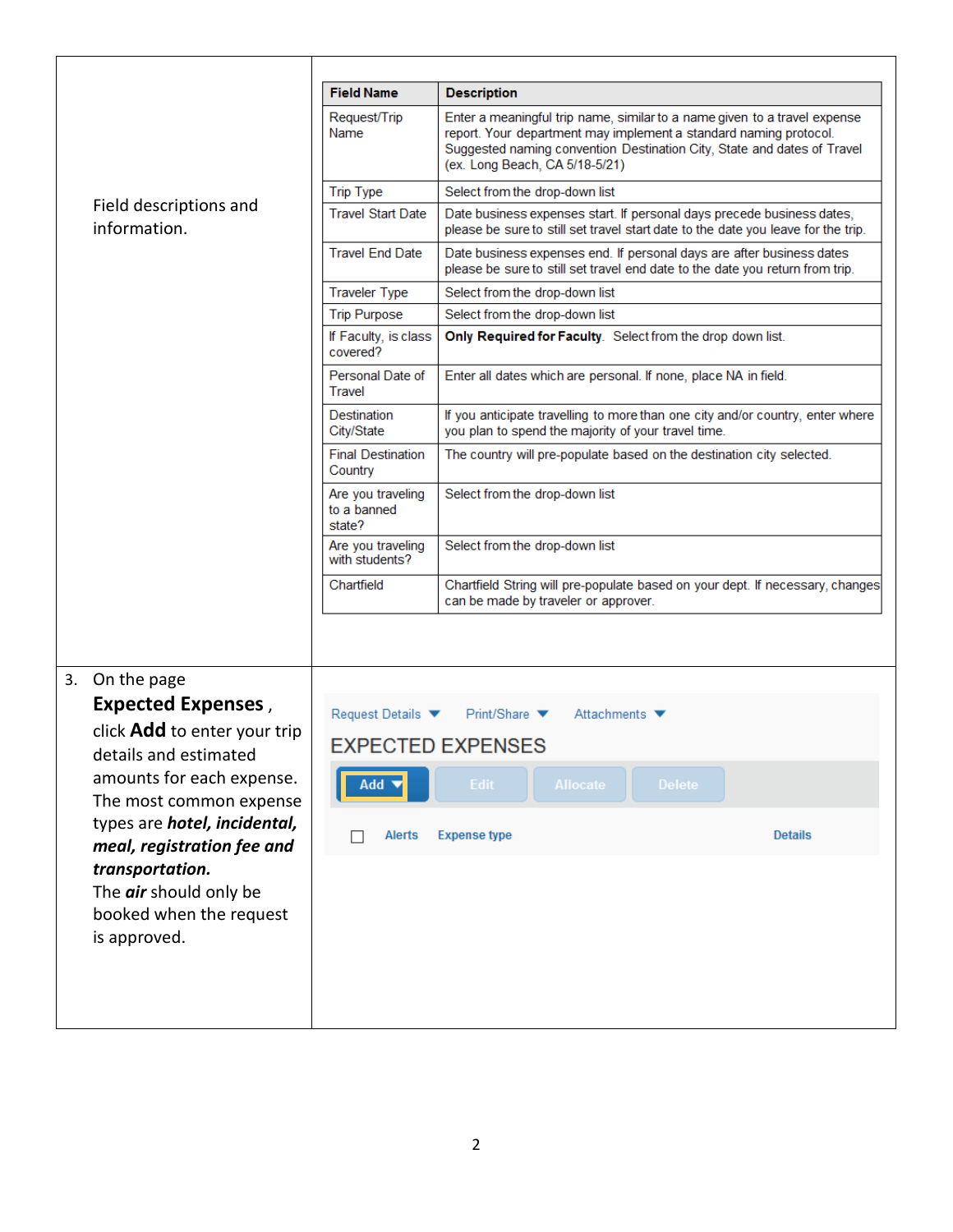| <b>Select Hotel</b><br>$\overline{4}$ .                                                                                                                                                                                                          | Request Details ▼<br>Print/Share $\blacktriangledown$<br>Attachments $\blacktriangledown$                                                                                                                                                                                                                                                                                                                                           |  |  |
|--------------------------------------------------------------------------------------------------------------------------------------------------------------------------------------------------------------------------------------------------|-------------------------------------------------------------------------------------------------------------------------------------------------------------------------------------------------------------------------------------------------------------------------------------------------------------------------------------------------------------------------------------------------------------------------------------|--|--|
| <b>Reservation</b>                                                                                                                                                                                                                               | <b>EXPECTED EXPENSES</b>                                                                                                                                                                                                                                                                                                                                                                                                            |  |  |
|                                                                                                                                                                                                                                                  | Add $\blacktriangledown$<br><b>Edit</b><br><b>Allocate</b><br><b>Delete</b><br>Search for an expense type                                                                                                                                                                                                                                                                                                                           |  |  |
|                                                                                                                                                                                                                                                  | △ 01. Travel Expenses<br><b>Hotel Reservation</b><br>Incidentals<br>↑02. Personal Car Mileage<br>$\sim$ 03. Transportation                                                                                                                                                                                                                                                                                                          |  |  |
| 5. On the <b>New Expense</b> ,<br>complete the required<br>fields, and optional fields<br>as required by your                                                                                                                                    | New Expense: Hotel Reservation<br><b>Save</b><br>* Required field<br><b>Travel Start Date</b><br><b>Travel End Date</b><br><b>IIII</b><br>囲<br>03/28/2021<br>03/30/2021<br>Provide a justification if hotel                                                                                                                                                                                                                         |  |  |
| division/department, and<br>then click Save                                                                                                                                                                                                      | City<br>Comment<br>rate exceeds CSU ceiling.<br>Will stay next door hotel as rate is cheaper<br>$\circ$ $\bullet$<br>Enter the nightly rate for the hotel.<br>Maximum Nightly Rate*<br>Over Rate Commer<br>260                                                                                                                                                                                                                      |  |  |
| [Amount box should<br>include tax and other basic<br>hotel room charges.]                                                                                                                                                                        | $\sim$<br>Currency <sup>*</sup><br>Enter the amount expected for<br>v.<br>600.00<br>US, Dollar<br>entire business stay including<br>tax and other hotel fees.                                                                                                                                                                                                                                                                       |  |  |
| 6. Expected Expenses<br>Summary will appear after<br>the Save.                                                                                                                                                                                   | Alerts: 2<br>FOA In-Person Meeting \$600.00 mm<br><b>Copy Request</b><br><b>Submit Request</b><br>Not Submitted   Request ID: 4JHU<br>Request Details ▼ Print/Share ▼<br>Attachments<br><b>EXPECTED EXPENSES</b><br>Edit   Allocate Delete<br>Add $\blacktriangledown$                                                                                                                                                              |  |  |
| [Note: If you have a limited]<br>budget for travel please make<br>sure your travel request<br>reflects that situation.]                                                                                                                          | <b>Details</b><br>Alerts Expense type<br>Date $\blacktriangledown$<br><b>Requested</b><br><b>Amount</b><br><b>Hotel Reservation</b><br>Long Beach, California<br>03/28/2021 \$600.00 \$600.00<br>$\Box$<br>$\overline{\phantom{a}}$<br>Estimated Total: \$600.00                                                                                                                                                                    |  |  |
| Continue to add your<br>7.<br>expected expenses for the<br>request, such as<br>incidentals, meals, parking<br>fees and toll. For example,<br>add the incidentals:<br>The [Transaction Amount]<br>box will auto-calculate<br>when you click Save. | <b>Manage Requests</b><br>Number of business days<br>Incidentals $$14.00$ mm<br>(completing 24 hours) only.<br>03/28/2021<br><b>Allocate</b><br><b>Travel End Date</b><br>03/28/2021<br>03/30/2021<br># of Business Days *<br><b>Incidental Rate</b><br>$\overline{\mathbf{2}}$<br>$\overline{7}$<br><b>Transaction Amount</b><br>Currency<br><b>Comments To/From Approvers/Processors</b><br>14.00<br>US, Dollar<br>Save<br>Cancel |  |  |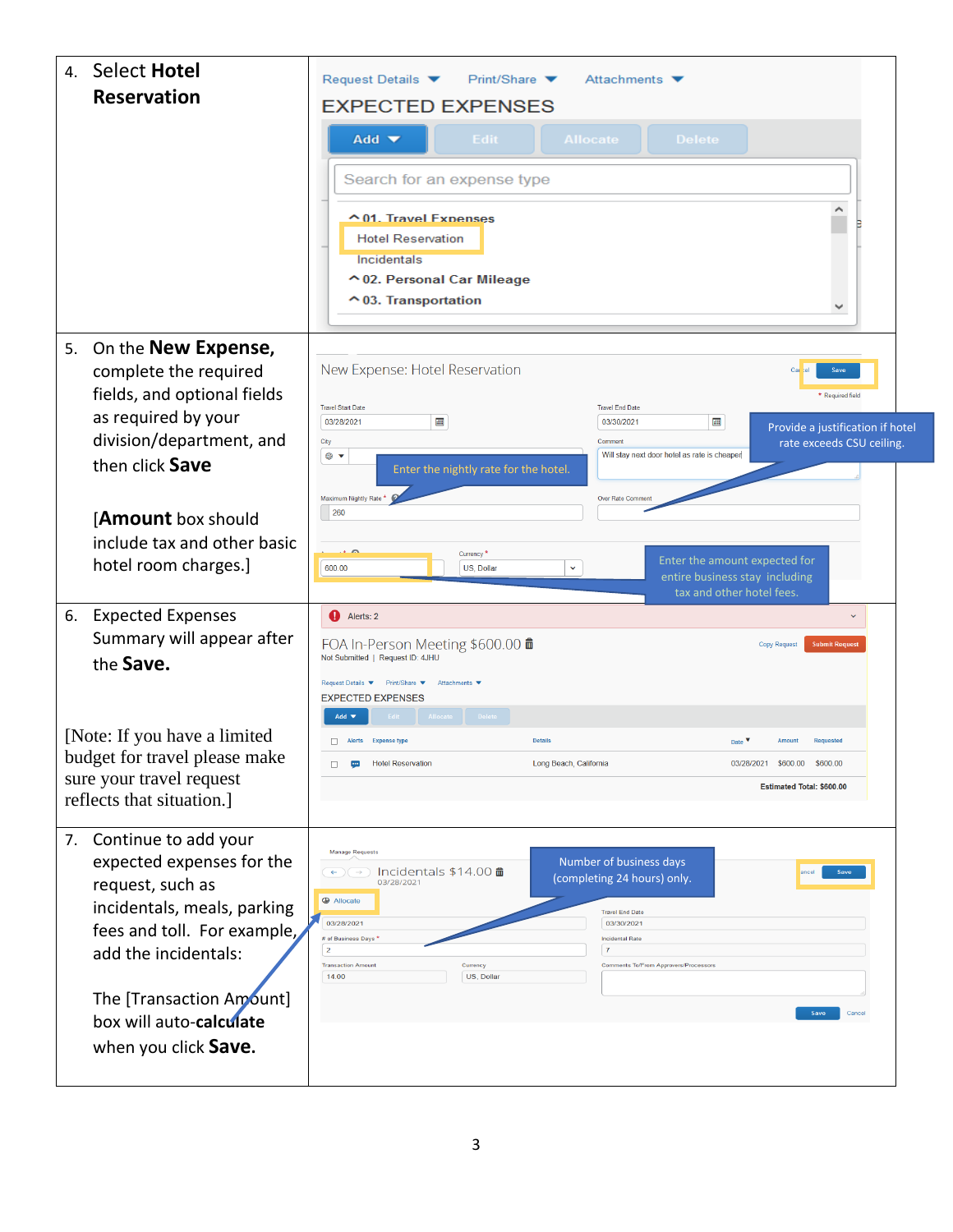| <b>Must Pay Attention to the</b>                                        |                                                                                                                                                                                                                                                                                                                                      |                                                                                                  |                                                                                                                                                                                             |  |  |
|-------------------------------------------------------------------------|--------------------------------------------------------------------------------------------------------------------------------------------------------------------------------------------------------------------------------------------------------------------------------------------------------------------------------------|--------------------------------------------------------------------------------------------------|---------------------------------------------------------------------------------------------------------------------------------------------------------------------------------------------|--|--|
|                                                                         | Alerts: 2                                                                                                                                                                                                                                                                                                                            |                                                                                                  | $\overline{\phantom{a}}$                                                                                                                                                                    |  |  |
| <b>Alerts:</b>                                                          | <b>REQUEST</b>                                                                                                                                                                                                                                                                                                                       |                                                                                                  |                                                                                                                                                                                             |  |  |
|                                                                         |                                                                                                                                                                                                                                                                                                                                      |                                                                                                  | O ACTION REQUIRED: Please enter justification of travel in Comments section on the request header. Required for all travel deemed essential. Please continue with request after saw g. View |  |  |
| There are two types of alerts:                                          | WARNING: At this time, ALL Domestic non-essential travel is suspended through June 30, 2021. Travel deemed essential requires justification, approved Worksite Planning Checklist form<br>attached (if applicable), as well as Dean, VP, and President approval. Please enter justification for travel in the Comments section. View |                                                                                                  |                                                                                                                                                                                             |  |  |
| <b>A</b> WARNING:                                                       |                                                                                                                                                                                                                                                                                                                                      |                                                                                                  |                                                                                                                                                                                             |  |  |
| <b>ACTION REQUIRED:</b>                                                 | <b>Edit Request Header</b><br>FOA In-Person Meeting<br>Request ID: 4JHU                                                                                                                                                                                                                                                              |                                                                                                  | Save                                                                                                                                                                                        |  |  |
| On this particular case, ACTION                                         | <b>Request Policy</b><br>*CSU-Test Request Policy                                                                                                                                                                                                                                                                                    | <b>Request Id</b><br>4JHU                                                                        | Request/Trip Name*<br><b>FOA In-Person Meeting</b>                                                                                                                                          |  |  |
| REQUIRED shows because of the                                           | Trip Type *                                                                                                                                                                                                                                                                                                                          | Travel Start Date <sup>*</sup>                                                                   | Travel End Date <sup>*</sup>                                                                                                                                                                |  |  |
| current travel restrictions. You                                        | 1-In-State                                                                                                                                                                                                                                                                                                                           | <b>um</b><br>03/28/2021                                                                          | 圃<br>03/30/2021                                                                                                                                                                             |  |  |
| must enter an explanation to the                                        | Traveler Type *                                                                                                                                                                                                                                                                                                                      | Trip Purpose*                                                                                    | If Faculty, is class covered?                                                                                                                                                               |  |  |
| Comments to/From                                                        | 2-Staff<br>Personal Dates of Travel-If none enter NA <sup>*</sup>                                                                                                                                                                                                                                                                    | Meeting<br>Destination City/State *                                                              | $\blacktriangleright$ $\blacktriangleright$ Search by Text<br>Final Destination Country*                                                                                                    |  |  |
| Aprovers/Processors' box.                                               | <b>NA</b>                                                                                                                                                                                                                                                                                                                            | US ▼ Long Beach, California                                                                      | <b>UNITED STATES</b><br>v                                                                                                                                                                   |  |  |
|                                                                         | Are you traveling to a banned state? *<br>No                                                                                                                                                                                                                                                                                         | Are you traveling with students?*<br>No                                                          | Business Unit <sup>*</sup><br>$\sqrt{2}$<br>$\blacktriangledown \blacktriangledown$ (MACMP) MACMP - CSU MARITIME AC                                                                         |  |  |
| [Click on $View$ ] – provides                                           | Fund <sup>*</sup>                                                                                                                                                                                                                                                                                                                    | $\overline{\mathbf{3}}$<br>Department*                                                           | $\bullet$<br>$\overline{\mathbf{2}}$<br>Program                                                                                                                                             |  |  |
| user more information and takes                                         | (48485) 48485 - General Operating Fund<br>$T - T$<br>Class                                                                                                                                                                                                                                                                           | $\blacktriangledown \blacktriangledown$ (41500) 41500 - VP Administration & Fine<br>2<br>Project | $\blacktriangleright$ $\blacktriangleright$ Search by Text<br>$\bullet$                                                                                                                     |  |  |
| you to the page to correct and                                          | $\mathbf{T}$ $\bullet$ Search by Text                                                                                                                                                                                                                                                                                                | $\blacktriangleright$ $\blacktriangleright$ Search by Text                                       |                                                                                                                                                                                             |  |  |
| satisfy required action.                                                | Comments To/From Approvers/Processors                                                                                                                                                                                                                                                                                                |                                                                                                  |                                                                                                                                                                                             |  |  |
|                                                                         | Required for year-end closing                                                                                                                                                                                                                                                                                                        |                                                                                                  |                                                                                                                                                                                             |  |  |
| Click Save.                                                             |                                                                                                                                                                                                                                                                                                                                      |                                                                                                  |                                                                                                                                                                                             |  |  |
|                                                                         |                                                                                                                                                                                                                                                                                                                                      |                                                                                                  |                                                                                                                                                                                             |  |  |
| You'll notice that the Alerts has<br>only a <b>Warning</b> message. The | Manage Requests<br>$\bigwedge$ Alerts: 1                                                                                                                                                                                                                                                                                             |                                                                                                  |                                                                                                                                                                                             |  |  |
| <b>Action Required alert no longer</b><br>appears.                      | FOA In-Person Meeting \$614.00 m<br><b>Copy Request</b><br><b>Submit Request</b><br>Not Submitted   Request ID: 4JHU<br>Request Details ▼<br>Print/Share<br>Attachments ▼                                                                                                                                                            |                                                                                                  |                                                                                                                                                                                             |  |  |
|                                                                         | <b>EXPECTED EXPENSES</b>                                                                                                                                                                                                                                                                                                             |                                                                                                  |                                                                                                                                                                                             |  |  |
|                                                                         | Edit Allocate Delete<br>Add $\blacktriangledown$                                                                                                                                                                                                                                                                                     |                                                                                                  |                                                                                                                                                                                             |  |  |
|                                                                         | Alerts Expense type<br>0                                                                                                                                                                                                                                                                                                             | <b>Details</b>                                                                                   | <b>Requested</b><br>Date V<br><b>Amount</b>                                                                                                                                                 |  |  |
|                                                                         | <b>Hotel Reservation</b><br>□<br>$\overline{\phantom{a}}$                                                                                                                                                                                                                                                                            | Long Beach, California                                                                           | \$600.00<br>03/28/2021<br>\$600.00                                                                                                                                                          |  |  |
|                                                                         | Incidentals<br>$\Box$                                                                                                                                                                                                                                                                                                                |                                                                                                  | 03/28/2021<br>\$14.00<br>\$14.00                                                                                                                                                            |  |  |
|                                                                         |                                                                                                                                                                                                                                                                                                                                      |                                                                                                  | Estimated Total: \$614.00                                                                                                                                                                   |  |  |
|                                                                         |                                                                                                                                                                                                                                                                                                                                      |                                                                                                  |                                                                                                                                                                                             |  |  |
|                                                                         |                                                                                                                                                                                                                                                                                                                                      |                                                                                                  |                                                                                                                                                                                             |  |  |
| After entering your expected<br>8.                                      |                                                                                                                                                                                                                                                                                                                                      |                                                                                                  |                                                                                                                                                                                             |  |  |
| expenses,                                                               | FOA In-Person Meeting \$614.00 ■<br>Not Submitted   Request ID: 4JHU                                                                                                                                                                                                                                                                 |                                                                                                  | Copy Request Submit Reque                                                                                                                                                                   |  |  |
| click Attachments                                                       | Request Details ▼ Print/Share ▼<br>A schments                                                                                                                                                                                                                                                                                        |                                                                                                  |                                                                                                                                                                                             |  |  |
| to attach the appropriate                                               | <b>EXPECTED EXPENSES</b><br>Allocate De<br>Add $\blacktriangledown$                                                                                                                                                                                                                                                                  |                                                                                                  |                                                                                                                                                                                             |  |  |
| documents for your                                                      | Alerts Expense type                                                                                                                                                                                                                                                                                                                  | Details                                                                                          | Date V<br>Requeste                                                                                                                                                                          |  |  |
| approver's review - (campus<br>specific requirement)                    | <b>Hotel Reservation</b><br>$\Box$<br>$\cdots$                                                                                                                                                                                                                                                                                       | Long Beach, California                                                                           | 03/28/2021 \$600.00 \$600.00                                                                                                                                                                |  |  |
|                                                                         |                                                                                                                                                                                                                                                                                                                                      |                                                                                                  |                                                                                                                                                                                             |  |  |
|                                                                         | $\Box$<br>Incidentals                                                                                                                                                                                                                                                                                                                |                                                                                                  | 03/28/2021 \$14.00<br>\$14.00                                                                                                                                                               |  |  |
|                                                                         |                                                                                                                                                                                                                                                                                                                                      |                                                                                                  | <b>Estimated Total: \$614.00</b>                                                                                                                                                            |  |  |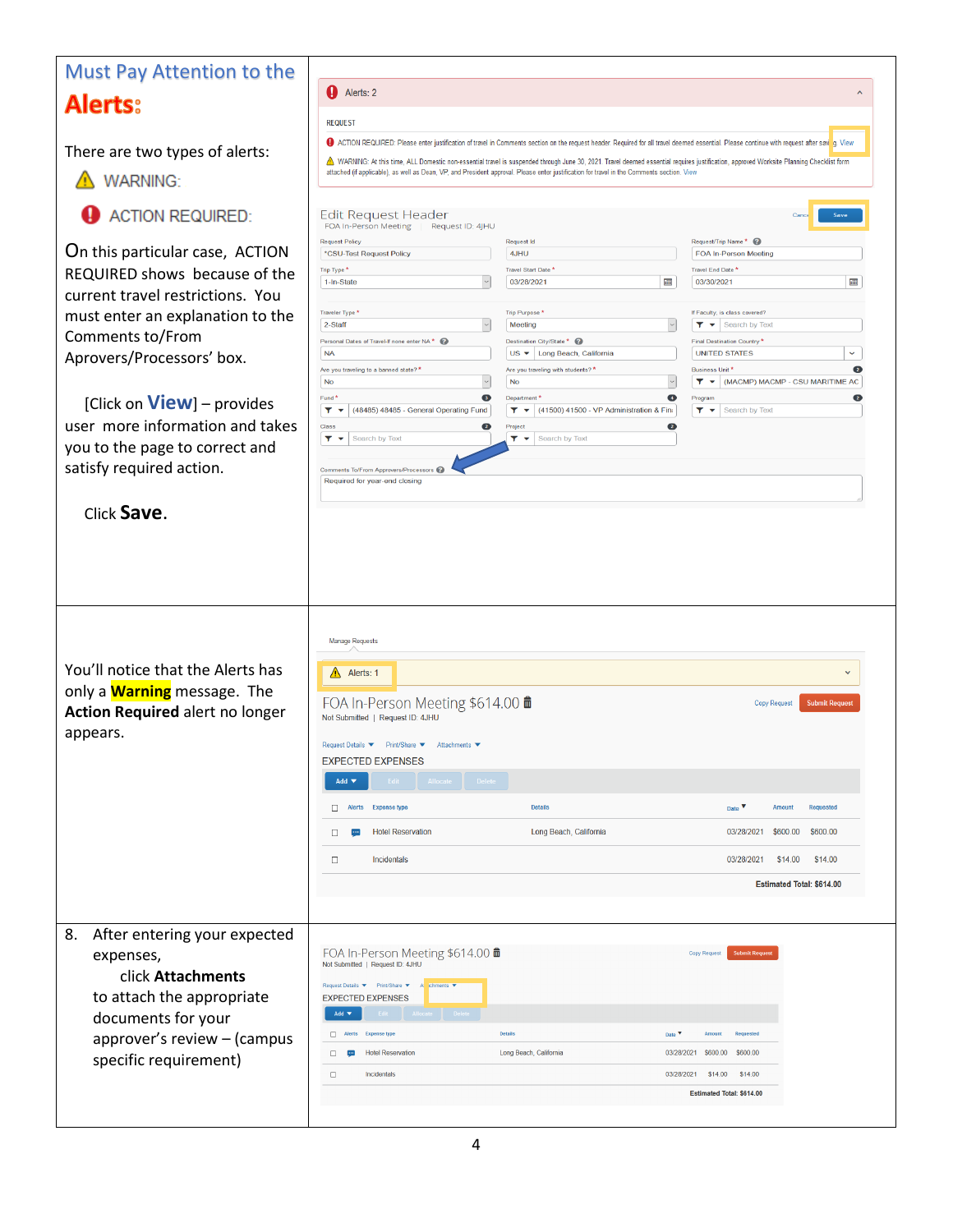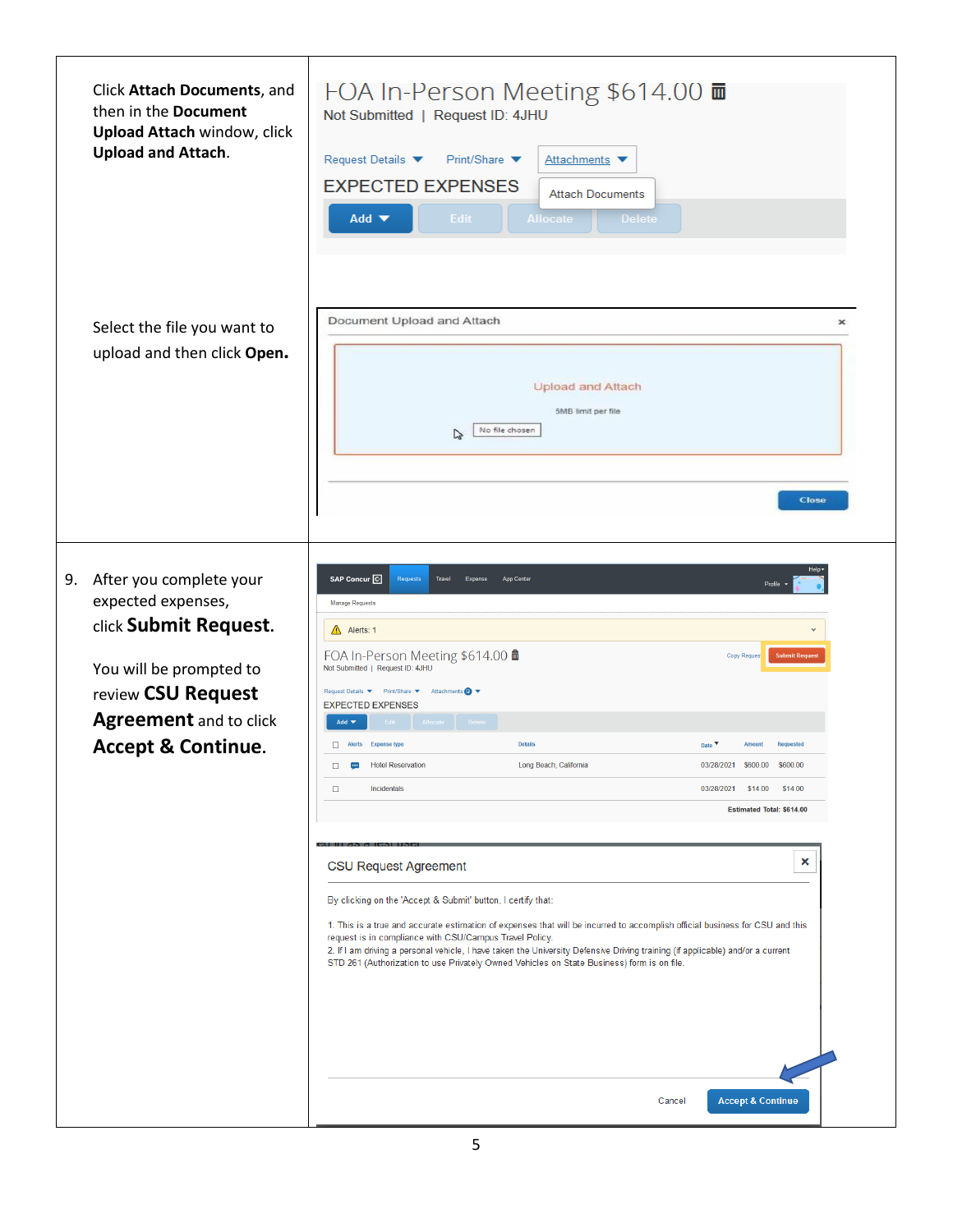| 10. The authorization request is<br>submitted and pending<br>approval. | SAP Concur <sup>C</sup><br><b>Requests</b>                                                                                         | <b>Travel</b><br>Expense<br><b>App Center</b> |                                              |  |
|------------------------------------------------------------------------|------------------------------------------------------------------------------------------------------------------------------------|-----------------------------------------------|----------------------------------------------|--|
| [Status of a request is<br>shown on the Home page.]                    | <b>Manage Requests</b><br>Manage Requests View Active Requests<br>05/16/2021<br><b>SUBMITTED</b><br><b>SUBMITTED</b><br>03/28/2021 |                                               |                                              |  |
|                                                                        | A                                                                                                                                  | <b>Leadership Conference</b><br>$\Lambda$     | ▲ FOA In-Person Meeting                      |  |
|                                                                        | <b>Create New Request</b>                                                                                                          | \$1,131.32                                    | \$614.00<br>Submitted & Pending "Reports To" |  |
|                                                                        |                                                                                                                                    | Pending Admin Approval                        | Approval1<br>Test, MA Approver               |  |
|                                                                        |                                                                                                                                    |                                               |                                              |  |

## **Recall Feature**

| <b>Recall Feature - enables a</b> | <b>Manage Requests</b>                                                                |                                                                   |  |  |
|-----------------------------------|---------------------------------------------------------------------------------------|-------------------------------------------------------------------|--|--|
| traveler to make changes to       |                                                                                       |                                                                   |  |  |
| your existing travel request      | $\bigwedge$ Alerts: 1                                                                 | $\checkmark$                                                      |  |  |
| such as adding additional         | FOA In-Person Meeting \$614.00                                                        | More Actions ▼<br>Recall                                          |  |  |
| expenses. Just keep in mind       | Submitted & Pending "Reports To" Approval1   Request ID: 4JHU                         |                                                                   |  |  |
| that once you recall a travel     | Request Details ▼ Print/Share ▼<br>Attachments <b>D</b> ▼<br><b>EXPECTED EXPENSES</b> |                                                                   |  |  |
| request, it will be routed again  | <b>Expense type</b><br><b>Details</b><br>Alerts                                       | Requested<br>Date $\blacktriangledown$<br><b>Amount</b>           |  |  |
| to all the approvers.             | <b>Hotel Reservation</b><br>Long Beach, California<br>$\cdots$                        | \$600.00<br>03/28/2021<br>\$600.00                                |  |  |
|                                   | <b>Incidentals</b>                                                                    | 03/28/2021<br>\$14.00<br>\$14.00                                  |  |  |
|                                   |                                                                                       | <b>Estimated Total: \$614.00</b>                                  |  |  |
| <b>Click Recall</b>               |                                                                                       |                                                                   |  |  |
|                                   | d in as a test user                                                                   |                                                                   |  |  |
|                                   | ×<br>Confirm                                                                          | Help -                                                            |  |  |
|                                   | Exp<br>Travel                                                                         | Profile v                                                         |  |  |
| Select Yes to proceed             | ?<br>Are you sure you want to recall this request?                                    |                                                                   |  |  |
|                                   |                                                                                       |                                                                   |  |  |
|                                   | <b>No</b><br><b>Yes</b>                                                               |                                                                   |  |  |
|                                   |                                                                                       |                                                                   |  |  |
|                                   | leeting \$614.00<br>To" Approval1   Request ID: 4JHU                                  | More Actions<br>Recall                                            |  |  |
|                                   |                                                                                       |                                                                   |  |  |
|                                   | Attachments <b>B</b>                                                                  |                                                                   |  |  |
|                                   | <b>Details</b>                                                                        |                                                                   |  |  |
|                                   |                                                                                       | <b>Requested</b><br>Date $\overline{\mathbf{v}}$<br><b>Amount</b> |  |  |
|                                   | Long Beach, California                                                                | \$600.00<br>\$600.00<br>03/28/2021                                |  |  |
|                                   |                                                                                       | 03/28/2021<br>\$14.00<br>\$14.00                                  |  |  |
|                                   |                                                                                       | <b>Estimated Total: \$614.00</b>                                  |  |  |
|                                   |                                                                                       |                                                                   |  |  |
|                                   |                                                                                       |                                                                   |  |  |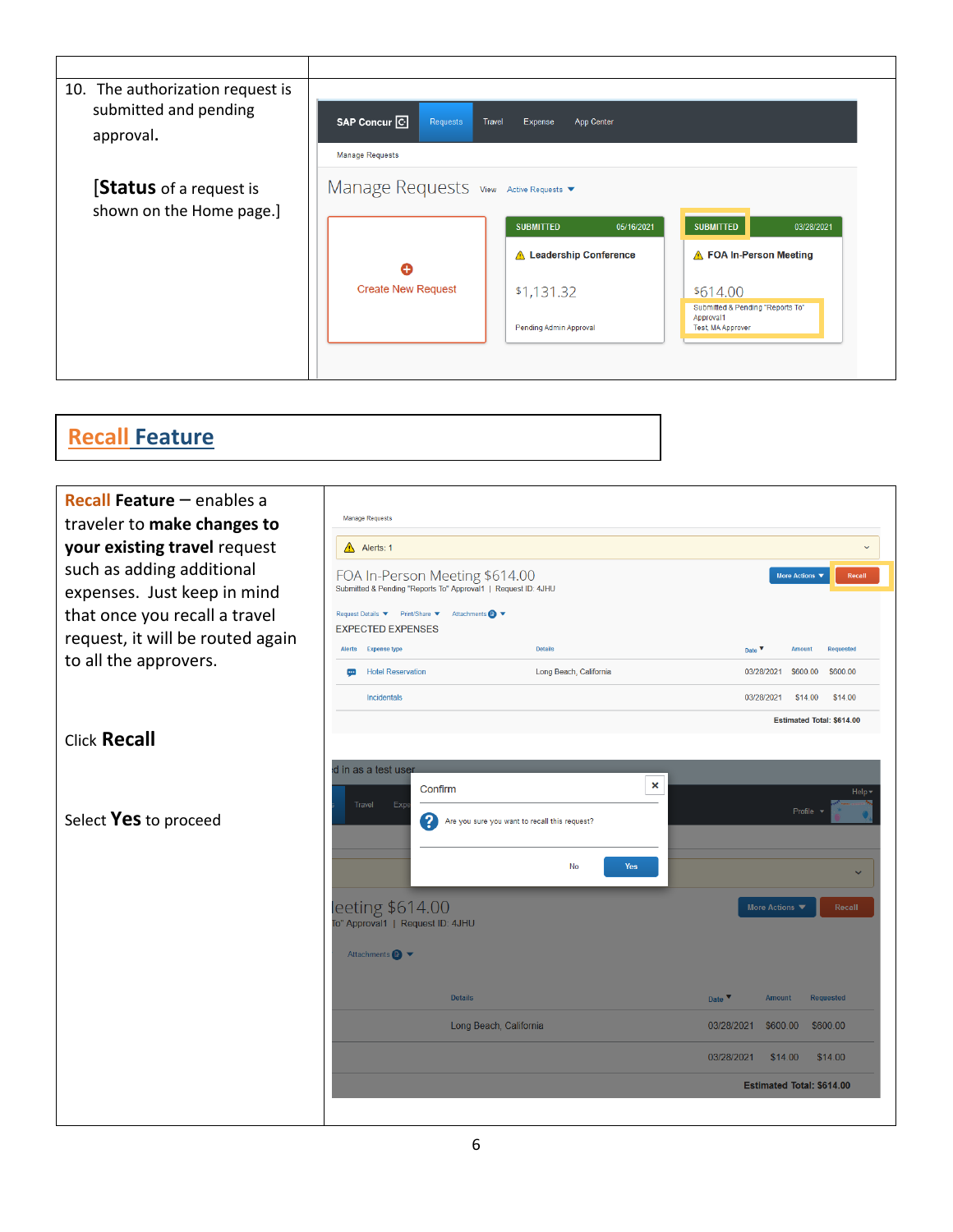